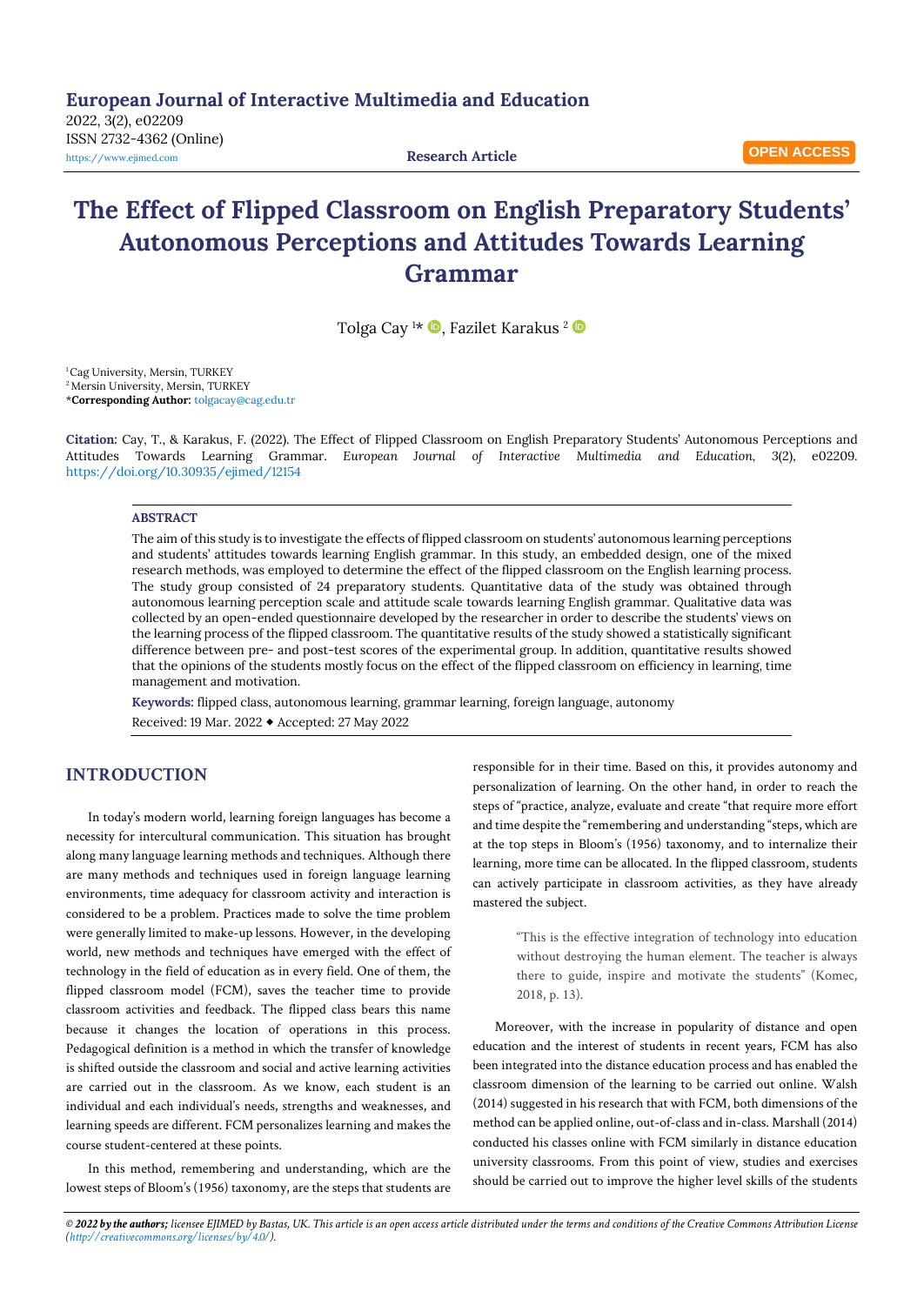in the taxonomy of the teacher in the classroom and the digital classroom rather than the in-class and out-of-class effects of the method. It is expected that time will be devoted to low-level skills in the learning process outside the classroom.

In the literature, it is observed that there are a limited number of studies on the effects of flipped classroom on autonomous learning (Al Wahaibi & Hashim, 2018; Cai, 2017; Cibik, 2017; Komec, 2018; Zainuddin & Perera, 2017). Cibik (2017) conducted a study to examine the effect of FCM on students' learning autonomy and their attitudes towards FCM. As a result of the research, the students made positive comments about the method and it was observed that the method increased the learner autonomy and developed the learning process. Zainuddin and Perera (2017) investigated the effect of FCM and traditional classroom method on student autonomy. At the end of the research, the researchers concluded that the students studying with FCM were more competent in coping with online tasks and activities and they were able to control their own learning outcomes. In addition, a better peer interaction was observed between FCM and students and autonomous learning skills developed. At the same time, the method positively affected the intrinsic motivation of the students. It was observed that the students were more motivated thanks to the videos they watched before the lesson, the self-regulated learning environment, classroom activities, and peer interaction. Cai (2017) examined the effects of FCM-based autonomous learning model on visual, auditory and verbal teaching in foreign language teaching. As a result of the research, it was seen that this model facilitates the development of students' listening comprehension and the development of oral and language proficiency. The researcher suggested that this model has more positive effects on listening and speaking skills when compared with the traditional model. Komec (2018) conducted a study with high school students in order to examine students' perceptions of FCM in terms of autonomous learning, development of language skills, motivation and technological approaches. At the end of the study, it was observed that the students displayed a positive attitude towards the method in language learning, and the development of autonomous learning and language skills was also observed. The method also positively affected the students' approach to technology.

When the studies on attitude towards learning English grammar were examined, no research on the effect of FCM was found, and it was observed that there was a limited number of studies on attitude towards skills (Fahady, 2019; Loewen et al., 2009). Loewen et al. (2009) investigated foreign language students' beliefs about grammar teaching and error correction. As a result of the research, it was concluded that the grammar of foreign language students is a foundation that they can use the knowledge they have learned and helps their speaking, writing and reading skills. Fahady (2019) conducted a study to investigate students' attitudes towards learning English grammar. The research consists of two stages. The first step is to investigate different studies on the relationship between attitude and foreign language learning. In the second stage, the researcher examines the students' attitudes towards learning English grammar from various angles. As a result of the research, it was seen that most of the students had a positive feeling, perception and behavior towards grammar lessons. Considering the studies examining FCM's attitudes towards autonomous learning and learning English grammar, the study has been put forward considering that the number of studies is limited and such research is needed.

Considering the current state of education in schools, it is necessary to try new methods in accordance with current educational philosophies. In today's world, we need to adopt a student-centered approach and develop our students' autonomous learning skills. Previous studies show that flipped learning environments provide opportunities for autonomous, personalized and active learning, with the help of technology.

From this point of view, the purpose of this research is to investigate the effects of the flipped classroom on prep students' autonomous learning and students' attitudes towards learning English grammar, and students' views on the flipped classroom. The study is important in terms of being a source for research and applications in education in terms of teaching English with the FCM.

## **Problem Statement**

The problem statement of the study is that "is there a significant difference between the students' perceptions of autonomous learning and their attitudes towards learning English grammar between the experimental group in which English grammar teaching was applied with the FCM and the control group in which the English grammar teaching was applied by the current program? What are the students' views on FCM?" The sub-problems of the study based on this statement can be listed, as follows.

### *Sub-problems*

- 1. Is there a significant difference between the autonomy perceptions pre- and post-test scores of the students in the FCM and the control group students in the current program?
- 2. Is there a significant difference between the pre- and post-test scores of the students in the FCM applied to the experimental group and the control group students who were taught by the current program towards learning English grammar?
- 3. What are the views of the experimental group students on which the FCM was applied regarding the effect of the FCM on their autonomy perceptions and attitudes towards the English grammar lesson?
- 4. What are the views of the experimental group students on the flipped classroom on learning English grammar of the FCM?

## **METHOD**

## **Research Model**

In this study, one of the mixed research methods, nested design was employed to determine the effect of the FCM on the English learning process. In this design, one of the qualitative or quantitative methods stands out more than the other, but data obtained by alternative methods are also needed to support, generalize or explain the obtained data (Yildirim & Simsek, 2013, p. 356). In order to expand the data obtained within the scope of this research, mixed method was used, quantitative and qualitative data were collected, analyzed and interpreted by combining them separately (Greene et al., 1989). Greene et al. (1989) define extension as

> "the aim of a method outcome to improve other method outcomes that are widely studied to include sampling and application as well as measurement decisions."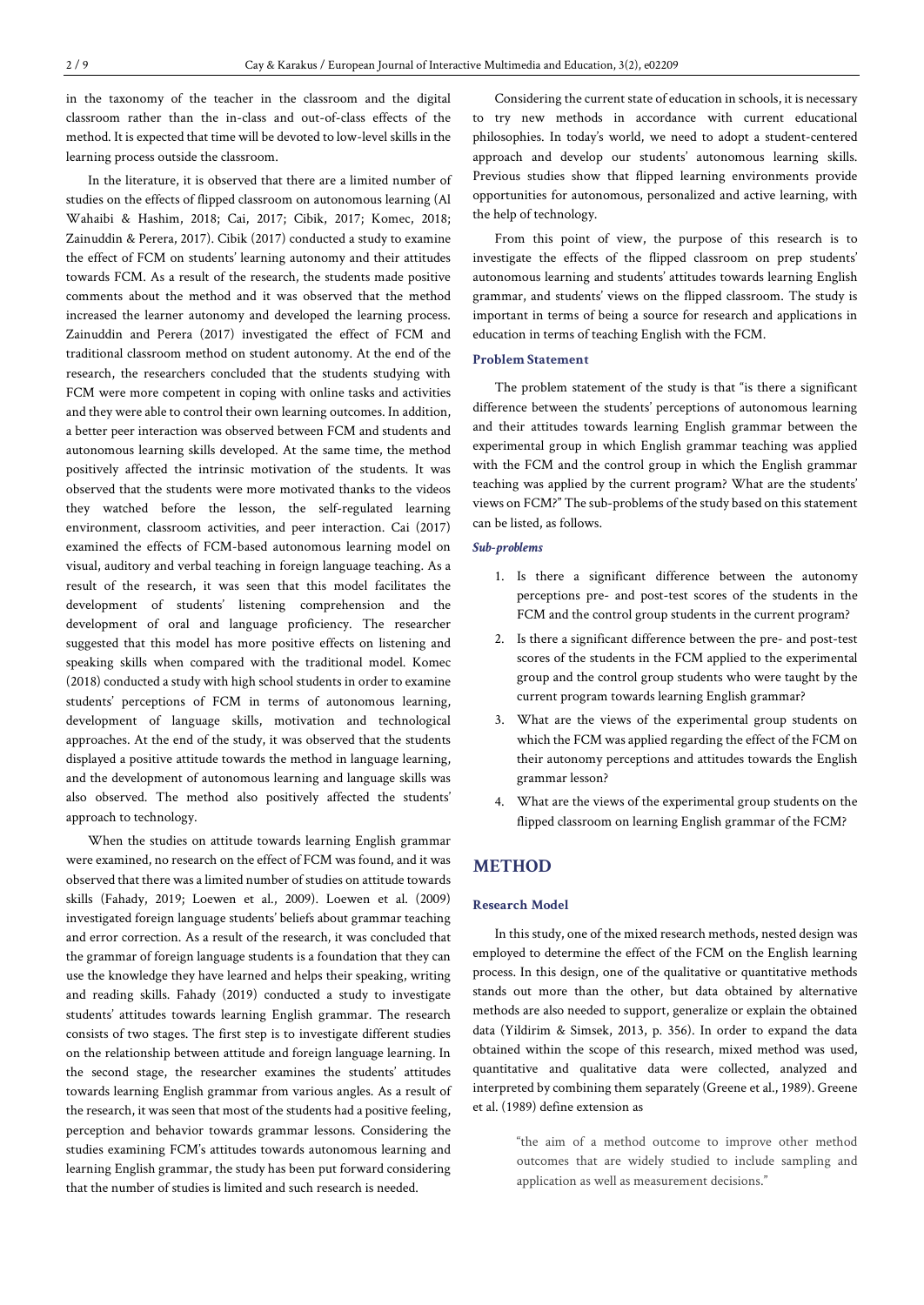#### Creswell (2003) the basis of this design is that

"a single data set is not enough, different questions must be answered, and each question type requires different data types."

Researchers use this design when they need to contain qualitative or quantitative data to answer a research question in a largely quantitative or qualitative research. This design is particularly useful when a researcher needs to add a qualitative component to a quantitative design, such as in an experimental or correlational design.

Within the scope of this research, a nested pattern was used for the reasons of organizing the application process, improving the data collection process, testing the application process, and explaining the reactions of the participants to participate in the experiment. In this context, before the experimental process, in order to reveal the existing situation and organize the experimental process, participants were interviewed before the process, after this interview, pre-tests were applied to the participants and in the experimental process, the participants were interviewed again in order to organize the process and measure the reactions. post-tests were applied and a meeting was held to reveal their views on the process.

In the quantitative dimension of the research, a quasi-experimental model with experimental-control groups, one of the experimental designs, was applied. In this regard, autonomy perception scale and attitude scale towards learning English grammar were applied to the experimental and control groups as a pre-test. After the application, autonomy perception scale and scale of attitude towards learning English grammar were applied to the experimental and control groups as a post-test. In the qualitative dimension of the study, an open-ended question form was applied before the application, during the application process and at the end of the application in order to describe the students' views on the learning processes of the FCM.

#### **Study Group**

This research was carried out with students from different departments who are studying in two different preparatory classes of a private higher education institution in the Mediterranean region in the spring semester of the 2019-2020 academic year. Easily accessible situation sampling was used to determine the sample. Because in this method, the researcher chooses a situation that is close and easy to access (Yildirim & Simsek, 2005). The number of students participating in the study is equally distributed in the experimental and control groups. From this point of view, there were 12 studentsin experimental group and also in control group, so there were 24 students in this study. In the study, gender, and faculty were not used as variables.

## **Data Collection Tools**

The measurement tools that will be used to collect data from students within the scope of the research are, as follows:

- 1. Autonomy perception scale (APS) to determine students' perception of autonomy,
- 2. The attitude scale for learning English grammar (TASLEG) to determine students' attitudes towards learning English grammar, and
- 3. Open-ended question form will be applied to get the views of the students in the experimental group about the flipped class.

As a result of the application of the APS used in the study in the experimental and control group of 24 people, the Cronbach's alpha values related to these applications; while the pre-test Cronbach's alpha internal consistency coefficient was 0.914, the post-test Cronbach's alpha internal consistency coefficient was determined as 0.922. While the lowest score that can be obtained from the scale is 30, the highest score is 150.

As a result of the application of TASLEG in the experimental and control group of 24 people used within the scope of the study, the Cronbach's alpha values related to these applications; while the internal consistency coefficient of the pre-test first dimension was 0.827, the internal consistency coefficient for the pre-test second dimension was 0.896, and the post-test first dimension Cronbach's alpha internal consistency coefficient was 0.903, while the internal consistency coefficient for the post-test second dimension was 0.893. Although the coefficients obtained in both scales and measurements are small in number of the study group, the fact that the study group is above .70 (Alpar, 2014, p. 439) indicates that the analyses to be made in this research will give reliable results. While the lowest score that can be obtained from the scale is 16, the highest score is 80.

The open-ended question form developed by the researcher was created to get the views of the participants in the experimental group about FCM supported English grammar teaching. While preparing the form, the literature was searched and draft questions were created for FCM. Then, expert opinions were taken from one lecturer in the field of curriculum and instruction and two lecturers in the field of English language education. Final arrangements have been made in line with the feedback they have given and made ready for use in research. Openended questions form is one of the data collection tools used to collect qualitative data. It is a technique that is referred to as "open-ended questions" or "open survey ended survey" in the literature and aims to collect written opinions of the participants about the research (Akdag & Coklar, 2009). To learn the views of the participants in the experimental group about FCM-assisted course instruction, the students answered the open-ended questions form created by Google Forms online.

## **Data Analysis**

#### *Data analysis related to quantitative dimension*

In this study, the distribution was examined to test whether there was a difference between the experimental group in which FCM was applied and the control group students to which the current teaching was applied, in terms of their autonomy perceptions and attitudes towards learning English grammar. The distribution was found to be normal and two-way ANOVA analysis was applied for mixed measurements from parametric tests.

In the study, two-way analysis of variance was applied for mixed measurements in order to provide the equations of the experimental and control groups in terms of different variables before the experimental procedure. As a result of the analysis, the arithmetic mean (X), standard deviation (s), and significance levels(p) of the groups were examined to see if they were equal or not.

The data collected from the participants in the experimental group through the open-ended question form were analyzed using content analysis technique, one of the analysis techniques included in qualitative research methods.

The normality test results regarding the autonomy perceptions pretests of the experimental and control groups are shown in **Table 1**.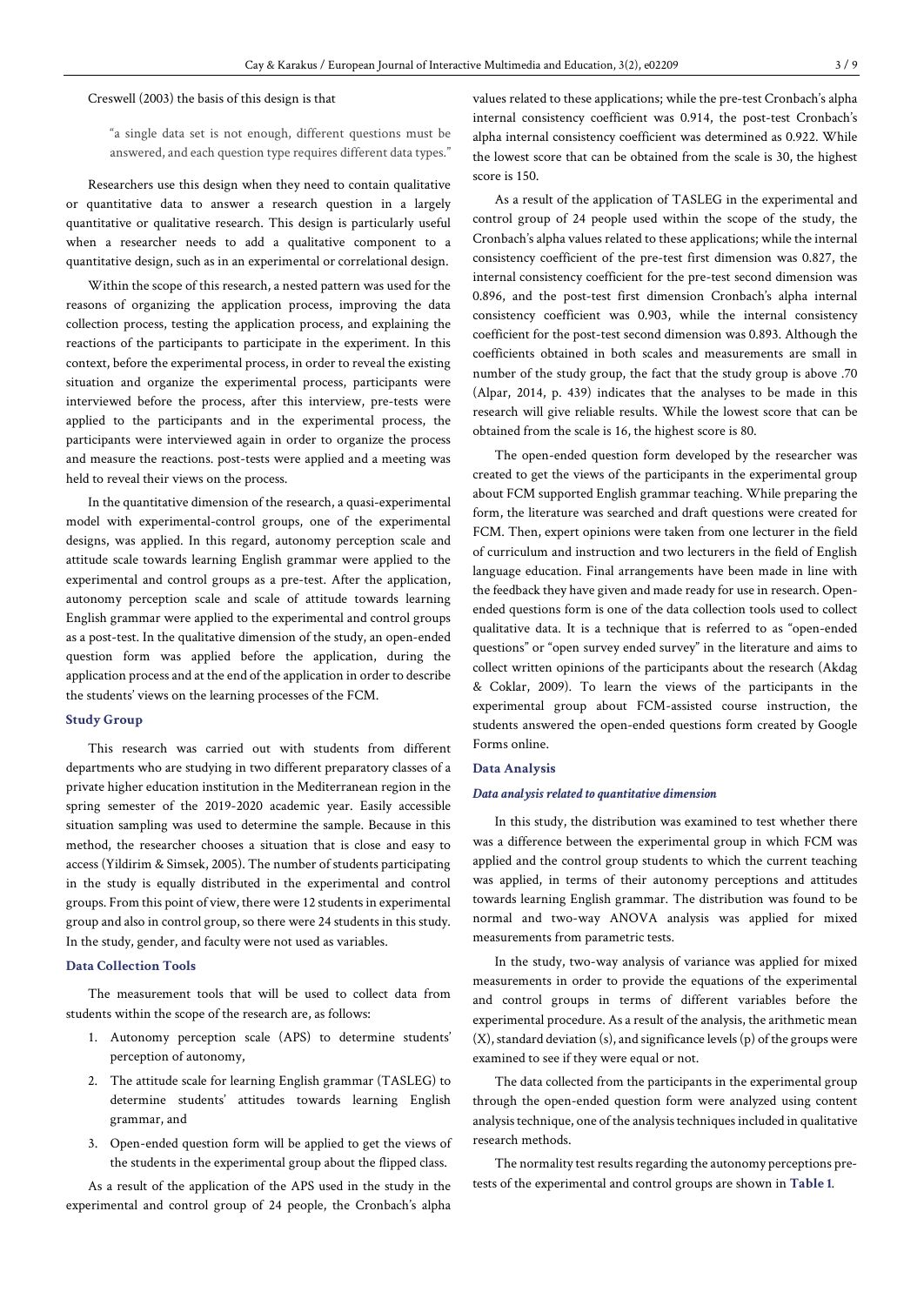| Table 1. Normality test results regarding the autonomy perceptions pre-tests of the experimental and control groups |  |  |  |
|---------------------------------------------------------------------------------------------------------------------|--|--|--|
|---------------------------------------------------------------------------------------------------------------------|--|--|--|

| Group        | Shapiro-Wilk |    |      | Skewness & kurtosis descriptive statistics |       |          |       |  |
|--------------|--------------|----|------|--------------------------------------------|-------|----------|-------|--|
|              | Sta.         | uı |      | <b>Skewness</b>                            | .تا.ت | Kurtosis | J.C.  |  |
| Experimental | .896         |    | .140 | $-.659$                                    | .63   | -.894    | .232  |  |
| Control      | .965         |    | .847 | .204                                       | .03   | .558     | 1.232 |  |

**Table 2.** Normality test results of the autonomy perception post-tests of the experimental and control groups

|              | Shapiro-Wilk |    |      | Skewness & kurtosis descriptive statistics |       |                |             |
|--------------|--------------|----|------|--------------------------------------------|-------|----------------|-------------|
| Group        | Sta.         | aı |      | <b>Skewness</b>                            | .تا.ت | Kurtosis       | J.C.        |
| Experimental | 926          |    | .340 | $-.304$                                    | .63   |                | 1.232       |
| Control      |              |    | 918  | .549                                       | .63   | $4.31^{\circ}$ | 22<br>l.232 |

**Table 3.** Normality results of the pre-tests of the TASLEG of the experimental and control groups

| Group                          | Shapiro-Wilk |   |                   | Skewness & kurtosis descriptive statistics |                             |          |       |
|--------------------------------|--------------|---|-------------------|--------------------------------------------|-----------------------------|----------|-------|
|                                | Sta.         | u |                   | <b>Skewness</b>                            | v.L.                        | Kurtosis | .ت ت  |
| $\blacksquare$<br>Experimental | 949          |   | .02c              | .386                                       | $\sim$ $\sim$<br>.63        | 70       | 1.232 |
| Control                        | .967         |   | $0 - 7$<br>ن / ق. | .407                                       | $\sim$ $\sim$ $\sim$<br>.63 | $-4/$    | 1.232 |

**Table 4.** Normality results of the post-tests of the TASLEG of the experimental and control groups

| Group        | Shapiro-Wilk |    |      | Skewness & kurtosis descriptive statistics |                       |          |       |  |
|--------------|--------------|----|------|--------------------------------------------|-----------------------|----------|-------|--|
|              | Sta.         | αı |      | <b>Skewness</b>                            | v.L.                  | Kurtosis | .تا.ت |  |
| Experimental | .95          |    | .649 | $-.398$                                    | $\sim$<br>.63.        | .36      | 1.232 |  |
| Control      | .960         | ∸  | .781 | .403                                       | $\sim$ $\sim$<br>.637 | 1 د ه.   | 1.232 |  |

When **Table 1**is examined, it is observed that there is no significant difference in the pre-test scores from the APS of the students in the experimental group (autonomy perception pre-test=.140, p>.05).

When **Table 1**is examined, it is observed that there is no significant difference in the pre-test scores from the APS of the students in the control group (autonomy perception pre-test=.847, p>.05).

As seen from **Table 2**, it is observed that there is no significant difference in the post-test scores from the APS of the students in the experimental group (autonomy perception post-test=.340, p>.05).

When **Table 2** is examined, it is observed that there is no significant difference in the post-test scores from the APS of the students in the control group (autonomy perception post-test=.918, p>.05).

In the normality analysis, skewness (Z\_skewness) and kurtosis (Z\_kurtosis) values were also taken into account at these independent variable levels. Kalayci (2005, p. 212) criteria

> "with a 95% probability of being between -1.96 and +1.96; based on a 99% probability, it ranges from -2.58 and +2.58, indicating that the normality prerequisite is met in these measurements."

In this context, the experimental group showed that the skewness (Z\_skewness=-.659) and kurtosis (Z\_kurtosis=-.894) values of the experimental group the APS pre-test showed normal distribution, while the post-test showed standard skewness (Z\_skewness=-.304) and standard kurtosis (Z\_kurtosis=-.1321) values show a normal distribution.

The control group showed that the skewness (Z\_skewness=-.204) and kurtosis (Z\_kurtosis=.558) values of the control group the APS pretest showed normal distribution, while the post-test showed standard skewness (Z\_skewness=.549) and standard kurtosis (Z\_kurtosis=- .1319) values reveal that it shows a normal distribution.

When **Table 3** is examined, it is seen that there is no significant difference in the pre-test scores obtained from the TASLEG of the participants in the experimental group (attitude towards learning English grammar pre-test=.628, p>.05).

When **Table 3** is examined, it is seen that there is no significant difference in the pre-test scores of the participants in the control group obtained from the TASLEG (attitude towards learning English grammar pre-test=.873, p>.05).

When **Table 4** is examined, it is seen that there was no significant difference in the post-test scores of the participants in the experimental group at the TASLEG (attitude towards learning English grammar post-test=.649, p>.05).

When **Table 4** is examined, it is seen that there is no significant difference in the post-test scores of the participants in the control group at the TASLEG (attitude towards learning English grammar posttest= $.781$ , p $> 0.05$ ).

The experimental group showed that the skewness (Z\_skewness=.386) and kurtosis (Z\_kurtosis=-.793) values of the pretest of the TASLEG showed normal distribution, while the post-test showed that the standard skewness (Z\_skewness=-.398) and the standard kurtosis (Z\_ kurtosis=-.361) reveals that the values show a normal distribution.

The control group showed that the skewness (Z\_skewness=.407) and kurtosis (Z\_kurtosis=-.473) values of the TASLEG pre-test showed normal distribution, while the post-test showed that the standard skewness (Z\_skewness=.403) and standard kurtosis (Z\_kurtosis=.831) values were normal reveals that it shows distribution.

After the normality analysis, whether the variances of the data obtained for the 1st and 2nd sub-problems are homogenous or not was tested with the Levene's statistics. The levene statistics results are given in **Table 5**.

When **Table 5** is examined, it was concluded that the variances were homogeneously distributed for all measurements made. The significance level of Levene's test results of all is p>.05 (Levene: 1.017:.324; Levene:.955:.339; Levene:2.623:.120; Levene:3.781:.065).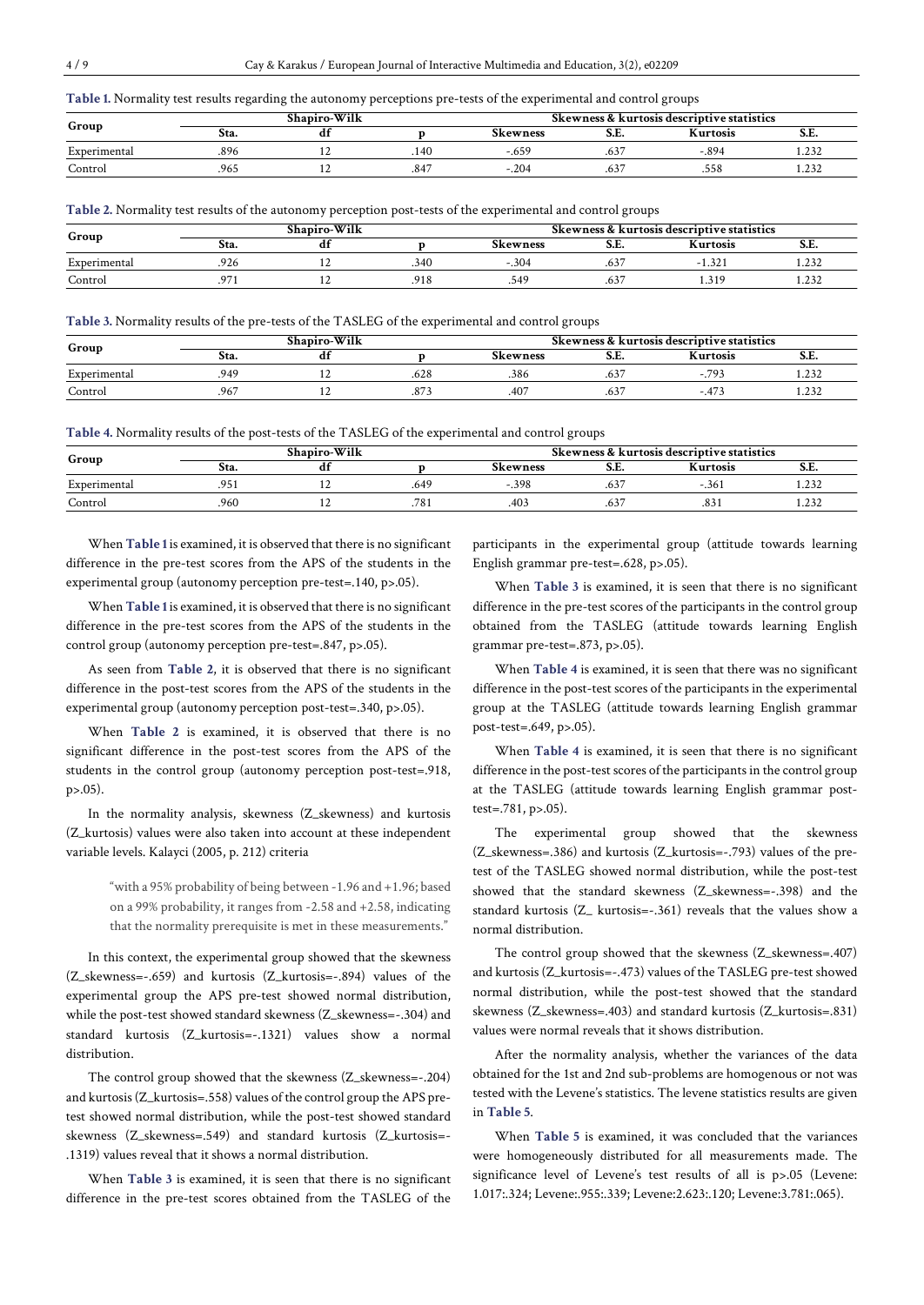| <b>Levene statistics</b>                            |       | df | df2 | Sig. |
|-----------------------------------------------------|-------|----|-----|------|
| Autonomy perception pre-test                        | 1.017 |    |     | .324 |
| Autonomy perception post-test                       | .955  |    |     | .339 |
| Pre-test attitude towards learning English grammar  | 2.623 |    |     | .120 |
| Post-test attitude towards learning English grammar | 1.781 |    |     | .065 |

| Table 6. Reliability coefficient between encoders |  |  |  |
|---------------------------------------------------|--|--|--|
|---------------------------------------------------|--|--|--|

| Question number | Reliability coefficient between encoders |
|-----------------|------------------------------------------|
|                 | 0.85                                     |
|                 | 0.91                                     |
|                 | 0.89                                     |
|                 | 0.92                                     |
|                 | 0.87                                     |
|                 | 0.85                                     |
|                 | 0.90                                     |
| Student diary   | 0.89                                     |

#### *Data analysis related to qualitative dimension*

The data obtained from open-ended question form in which the participants in the experimental group described their views about FCM. Co-coder in the research is a lecturer who has previously done qualitative studies. The coding reliability of the data collected in the research was applied employing the Miles and Huberman (1994) formula (Reliability=Consensus/(Consensus+Disagreement)\*100).

> "The fact that coding between coders is at least 80% indicates that the research results are reliable" (Miles & Huberman, 1994; Patton, 2002).

As reliability coefficient between coders for the questions in Miles andHuberman's(1994) open-ended question form was above .80 (80%), it was concluded that consensus between coders was reliable (**Table 6**).

## **FINDINGS**

In the first sub-problem, two-way ANOVA was performed for mixed measurements in order to reveal whether there is a significant difference between the students who are taught with the FCM and the students who are taught according to the current program. The pre-and post-test average scores and standard deviation values of the students in the experimental and control groups are presented in **Table 7**.

When **Table 7** is analyzed, while the average scores of the experimental group students using FCM in the English grammar course were  $X_a=93.50$  before the application, this value was  $X_a=114.66$  after the application. The control group students who did not use FCM in the English grammar course had  $X_a=87.50$  before the application, while this value was  $X_a = 89.83$  after the application. According to this, an increase was observed in the mean scores of the experimental group students in which the FCM application was applied. In the same way, a rise was seen in the average scores of the control group students who did not apply the FCM application.

When **Table 7** is examined, while the average score of the experimental group students using FCM in the English grammar course was  $X_a=93.50$  before the application, this value was  $X_a=114.66$  after the application. The control group students who did not use FCM in the English grammar course had  $X_a=87.50$  before the application, while this value was  $X_a = 89.83$  after the experimental process. Accordingly, a rise was seen in the average scores of the experimental group students in which the FCM application was applied, and a rise was seen in the average scores of the control group students who did not apply the FCM application.

Two-way ANOVA results for mixed measurements, which explains whether the changes in APS scores of the experimental group students who use FCM in the English grammar course and the control group students who do not use FCM show a significant difference from each other before and after the application are presented in **Table 8**.

When **Table 8** is examined, the changes between the students using FCM and those who do not use this method before and after the application differ significantly from each other  $[F(1, 22)=13,143,$ p<.05].

It has been determined that the change in APS scores of the experimental group students using FCM before and after application (X\_change=21.16) was significantly higher than control group students who did not use FCM (X\_change=2.33) in grammar lesson.

In the second sub-problem, two-way ANOVA was conducted for mixed measurements in order to reveal whether there is a significant difference between the students who are taught with FCM and the students who are taught according to the current program, attitudes towards English grammar learning. The pre- and post-test mean scores and standard deviation values of the experimental and control group students in the TASLEG are presented in **Table 9**.

**Table 7.** Groups (experimental & control) APS pre- & post-test means & standard deviation values

| Autonomy perception pre-test |  |       |                    | Autonomy perception post-test |       |                           |  |
|------------------------------|--|-------|--------------------|-------------------------------|-------|---------------------------|--|
| Group                        |  | Mean  | Standard deviation |                               | Mean  | <b>Standard deviation</b> |  |
| Experimental                 |  | 93.50 | 6.05               |                               | 14.66 | 22 <sup>0</sup><br>19.41  |  |
| Control                      |  | 87.50 | 22.94              |                               | 89.83 | 21.01                     |  |

**Table 8.** Two-way ANOVA results for the changes in the group's (experimental & control) APS scores

| Source        |                                | Sum of squares | <b>SD</b> | Squares mean |        |      |
|---------------|--------------------------------|----------------|-----------|--------------|--------|------|
| Inter-groups  | Group (experimental & control) | 2.852.083      |           | 2,852.083    | 4.606  | .043 |
|               | Measurement (pre- & post-test) | .656.750       |           | 1.656.750    | 20.463 | .000 |
| Within groups | Group*measurement              | .064.083       |           | .064.083     | 13.143 | .001 |
|               | Error                          | .782.167       |           | 80.962       |        |      |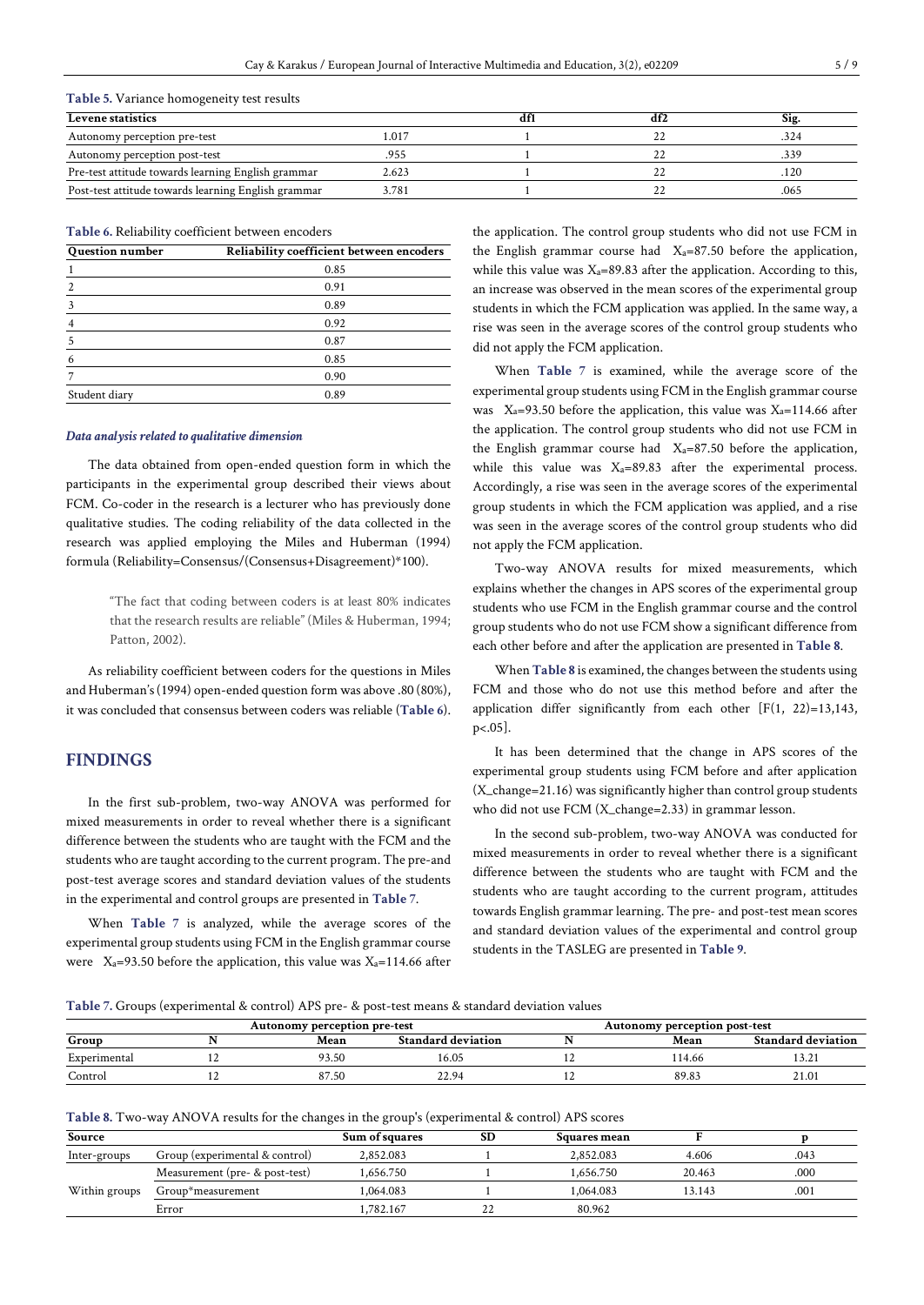## **Table 9.** Groups (experimental & control) TASLEG pre- & post-test means & sstandard deviation values

|                    | Pre-test |                           | Post-test |                           |
|--------------------|----------|---------------------------|-----------|---------------------------|
| Group              | Mean     | <b>Standard deviation</b> | Mean      | <b>Standard deviation</b> |
| r.<br>Experimental | 45.50    | $\sim$<br>v.∠             | 59.4      | $\cdot$ $\sim$<br>.       |
| Control            | 44.25    | $\sim$<br>O.Z             | 45.66     | 6.90                      |

## **Table 10.** Two-way ANOVA results for the changes in the groups (experimental & control) TASLEG scores

| Source        |                                | Sum of squares | <b>SD</b> | Squares mean |        |      |
|---------------|--------------------------------|----------------|-----------|--------------|--------|------|
| Inter-groups  | Group (experimental & control) | 675.000        |           | 675.000      | 23.389 | .000 |
|               | Measurement (pre- & post-test) | 705.333        |           | 705.333      | 25.866 | .000 |
| Within groups | Group*measurement              | 468.750        |           | 468.750      | 17.190 | .000 |
|               | Error                          | 599.917        | ∠∠        | 27.269       |        |      |

#### **Table 11.** Distribution of experimental group students' themes & answers regarding the effect of flipped classroom on autonomous learning

| Category: The effect of FCM on autonomous learning (N=12) |                       |              |     |
|-----------------------------------------------------------|-----------------------|--------------|-----|
| Sub-theme                                                 | Codes                 | f            | %   |
|                                                           | Replay                | 17           | 42  |
|                                                           | Time limitlessness    | 13           | 32  |
| Time management                                           | Saving time           | 4            | 10  |
|                                                           | Time scheduling       | 3            | 8   |
|                                                           | Use of time           | 3            | 8   |
|                                                           | Sum                   | 40           | 100 |
| Sub-theme                                                 | Codes                 |              | %   |
|                                                           | Easy access           | 6            | 44  |
|                                                           | Active participation  | 3            | 21  |
| Student-centered                                          | Out-of-class learning | 3            | 21  |
|                                                           | Individuality         |              | 7   |
|                                                           | Research willingness  |              | 7   |
|                                                           | Sum                   | 14           | 100 |
| Sub-theme                                                 | Codes                 | $\mathbf{f}$ | %   |
|                                                           | Preparedness          | 19           | 79  |
| Responsibility awareness                                  | Course checking       | 5            | 21  |
|                                                           | Sum                   | 24           | 100 |
|                                                           |                       |              |     |

When **Table 9** is examined, while the pre-application TASLEG average score of the experimental group students using FCM in the English grammar course was  $X_a=45.50$ , this value was  $X_a=59.41$  after the application. While the average score of the control group students who did not use FCM in the English grammar course was  $X_a=44.25$ before the application, this value was  $X_a=45.66$  after the experimental process. Accordingly, a rise was seen in the average scores of the experimental group students in which the FCM application was applied, and a rise was seen in the average scores of the control group students who did not apply the FCM application.

Two-way ANOVA results for mixed measurements, which explains whether the changes in TASLEG scores of the experimental group students who use FCM in the English grammar course and the control group students who do not use FCM show a significant difference from each other before and after the application are presented in **Table 10**.

When **Table 10** is examined, the changes between the students using FCM and those who do not use this method before and after the application differ significantly from each other  $[F(1, 22)=17,190,$ p<.05].

It was determined that the change in the experimental group students using FCM before and after the application (X\_change=13.91) in the grammar lesson was significantly higher than the control group students (X\_change=1.41).

In the third sub-problem of the research, the sub-themes formed based on the answers they gave to the question "what are the effects of the flipped classroom on autonomous learning?" The views of the participants in the experimental group about FCM-assisted lesson are shown in **Table 11**.

When **Table 11** is examined, it is seen that the experimental group students' views on the effect of FCM-supported education on autonomous learning are gathered around four sub-themes.

According to the table, the sub-theme with the highest density was time management (f=40). This is followed by the awareness of responsibility (f=24) sub-theme. Other sub-themes were found to be student centrism  $(f=8)$  and reaching the material  $(f=6)$ .

The sub-themes created on the basis of the answers given to the students in the open-ended question form to the question "what are your efforts to learn in English grammar course supported by the FCM?" are shown in **Table 12**.

The sub-themes created based on the answers they gave to the question "what are the effects of the flipped classroom on your attitude towards the English grammar course?" asked to the students in the open-ended question form are shown in **Table 13**.

When **Table 13** is examined, it is seen that the experimental group students' opinions about the effect of FCM-supported education on autonomous attitude are gathered around one theme. It was observed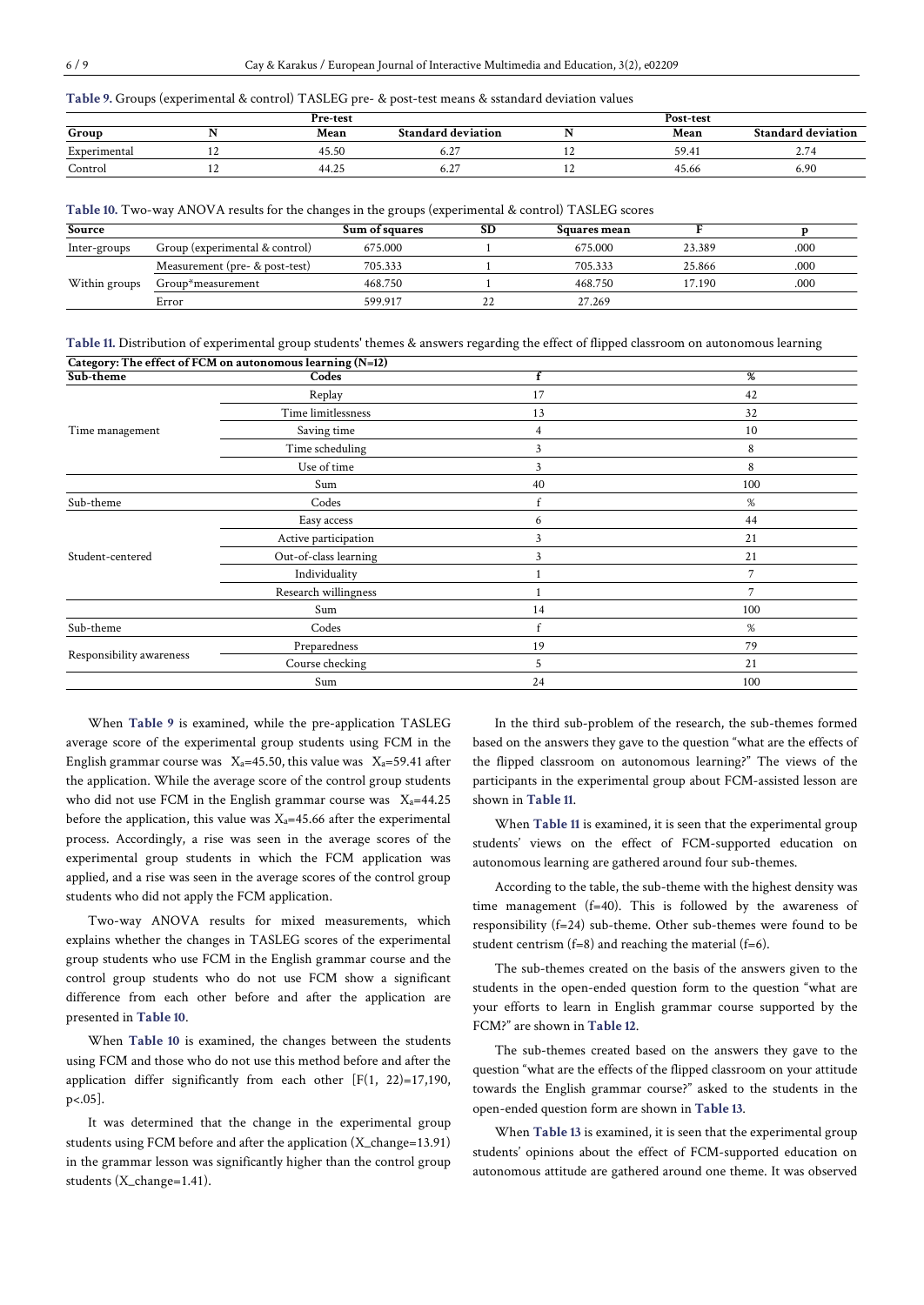**Table 12.** Distribution of themes & answers regarding the efforts of the experimental group students to learn with the FCM

| Theme: Efforts to learn (N=12) |     |  |  |
|--------------------------------|-----|--|--|
|                                | %   |  |  |
|                                | 29  |  |  |
| Q                              | 29  |  |  |
|                                | 19  |  |  |
|                                | 13  |  |  |
|                                |     |  |  |
|                                |     |  |  |
|                                |     |  |  |
| 31                             | 100 |  |  |
|                                |     |  |  |

**Table 13.** Distribution of the experimental group students' themes & answers regarding the effect of the fipped classroom on students' attitudes towards English grammar lesson

|    | %   |
|----|-----|
|    | 25  |
| 6  | 21  |
| 5  | 18  |
| 3  | 10  |
| 2  | 7   |
|    | 3   |
|    | 3   |
|    | 3   |
|    | 3   |
|    | 3   |
| 28 | 100 |
|    |     |

**Table 14.** Distribution of the experimental group students' themes & answers regarding distance & face-to-face teaching

| Theme: Views on distance education $(N=12)$ |     |  |  |
|---------------------------------------------|-----|--|--|
|                                             |     |  |  |
|                                             | רל  |  |  |
|                                             | 36  |  |  |
|                                             |     |  |  |
|                                             | 100 |  |  |
|                                             |     |  |  |

that the most intense codes in the expressions of the students regarding motivation were interesting  $(f=7)$ , fun  $(f=6)$ , and self-confidence  $(f=5)$ .

The sub-themes created based on the answers given to the students in the open-ended question form to the question "what are your opinions about the lessons taught face to face and remotely with the FCM?" are shown in **Table 14**.

According to **Table 14**, the code in which student views were most concentrated was distance education supportive (f=6). Other codes were found to be face-to-face training effective (f=4) and no change  $(f=1)$ .

The sub-themes created on the basis of the answers given to the students in the open-ended question form to the question "what are the effects of the FCM on your English learning?" are shown in **Table 15**.

When **Table 15** is investigated, it is observed that the views of the experimental group students about the effect of FCM-supported lesson on English learning are gathered around one theme.

According to the table, the efficiency of the code method with the highest density was (f=21). This is followed by the learning reinforcement (f=15) code. It was observed that the code with the lowest density was permanence in learning (f=2).

**Table 15.** Distribution of the experimental group students' themes & answers regarding the effect of the FCM on English grammar learning

| Theme: Views on learning English grammar $(N=12)$ |     |  |  |
|---------------------------------------------------|-----|--|--|
|                                                   | %   |  |  |
| 21                                                | 34  |  |  |
| 15                                                | 24  |  |  |
|                                                   | 13  |  |  |
|                                                   | 13  |  |  |
|                                                   |     |  |  |
|                                                   |     |  |  |
|                                                   | 100 |  |  |
|                                                   |     |  |  |

**Table 16.** Distribution of themes & responses regarding experimental group students' negative views regarding the FCM

| Theme: Negative views on the method $(N=12)$ |  |     |  |
|----------------------------------------------|--|-----|--|
| Codes                                        |  | %   |  |
| Convenience in accessing information         |  | 40  |  |
| Responsibility                               |  | 20  |  |
| Infrastructure problem                       |  | 20  |  |
| Getting used to it                           |  | 20  |  |
| Sum                                          |  | 100 |  |

The sub-themes created based on the answers given to the students in the open-ended question form to the question "what are the negative aspects of the FCM?" are shown in **Table 16**.

When **Table 16** is investigated, it is observed that the negative opinions of the experimental group students about the FCM are gathered around one theme.

According to **Table 16**, the code in which student views were most concentrated was the convenience of accessing information (f=2). Other codes were found to be responsibility (f=1), infrastructural problem (f=1), and adaptation process (f=1).

# **DISCUSSION, CONCLUSION AND IMPLICATIONS**

This section focuses on the discussion of the findings obtained from the quantitative and qualitative data by addressing the research questions of the study, related studies and findings prominent in the literature.

Within the scope of the first sub-problem, the APS was applied to the experimental and control group students before and after the FCM. With the applied scale, it was aimed to determine students' perception of autonomy. Based on the findings obtained, it was seen that there was a significant difference between the pre- and post-test scores of the experimental group students. In line with the findings, it can be said that students 'perceptions of autonomy increased after the experimental group English grammar teaching supported by FCM, and in this context, English grammar teaching supported by FCM had a positive effect on students' perceptions of autonomy. Within the scope of the research, in the increase of the autonomy perception of the students after the FCM supported English grammar teaching; it can be said that the development of reading, listening and speaking skills in grammarrelated issues and the fact that they are active participants in the lessons in the learning process and take responsibility of their own learning outside the lesson and do individual studies have an effect. Nowadays, students spend most of their out-of-school time with technology and study in an artificial classroom that is free of technology when they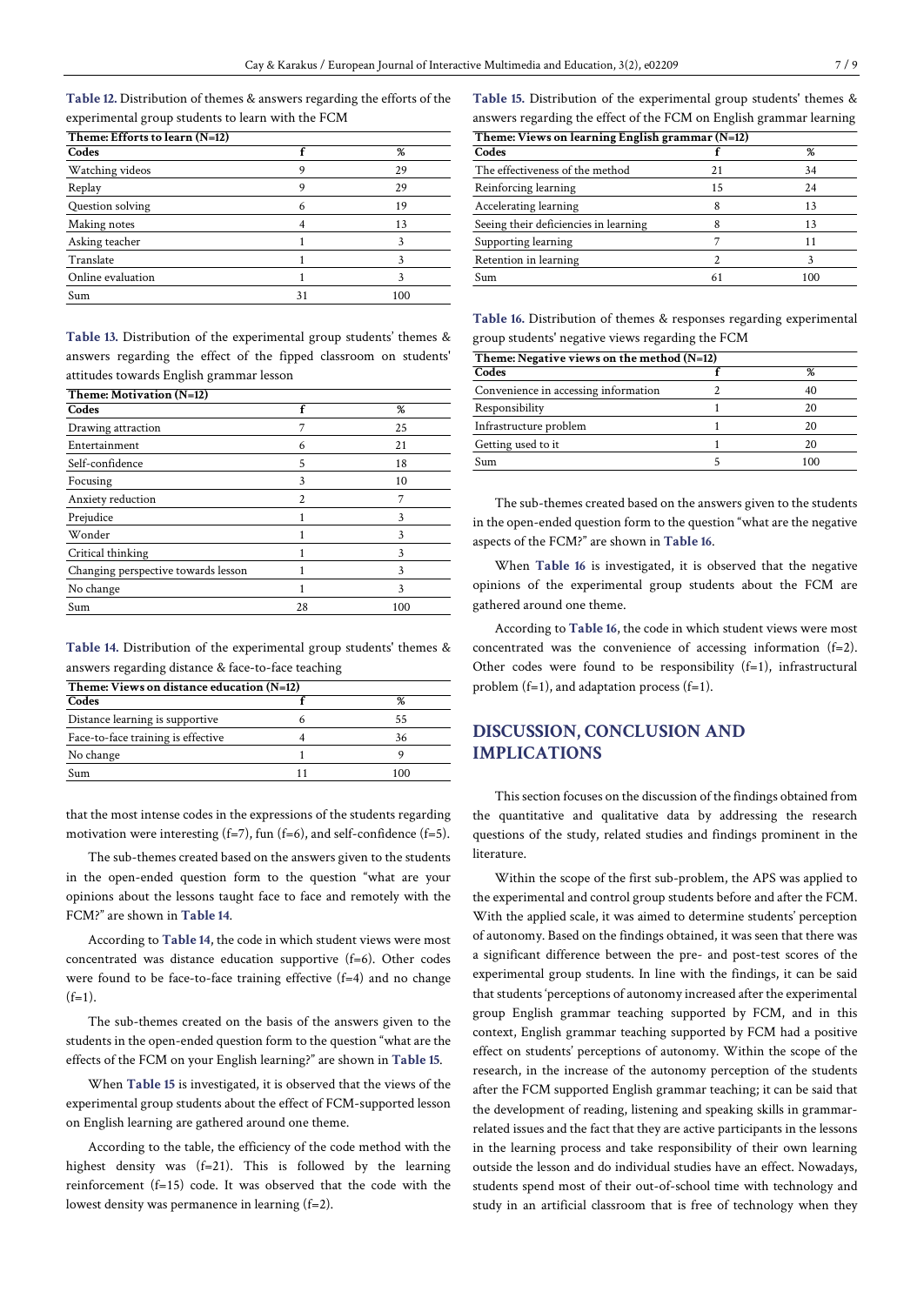come to school, forcing students to study in an artificial environment by detaching them from their realities. However, the blending of developing technologies and teaching methods with these technologies is both interesting for students and creates opportunities for them to use the knowledge they have learned in their own lives. With this understanding, there should be a transition from existing traditional methods to learner-centered methods. In the FCM, while the teacher is generally responsible for the lesson planning stage, it is the students who manage the actual process. This situation increases students' selfconfidence. Studies show that trust is a key feature of autonomous language learners. As it enables students to learn and communicate more independently, teachers are advised to help students develop confidence in language learning (Cakici, 2015). According to the research, it can be said that it is necessary to develop student autonomy in order to ensure successful foreign language education. Numerous studies also show that autonomous language learners are more likely to be successful (Dickinson, 1987; Holec, 1981; Littlewood, 1999). However, many studies show that Turkish students lack autonomy and there is an obstacle in developing English language skills (Buyukyavuz & Inal, 2008; Karabiyik, 2008; Kocak, 2003). Hayirsever and Orhan (2018) stated that "autonomous learning" skill, which is an important requirement of FCM, is extremely important not only in the implementation process of this model, but also in the foundation of "lifelong learning", which has been accepted as one of the most important skills in recent years. This study suggests that the FCM can be used as a teaching method to improve learner autonomy, as seen by teachers and other researchers.

The TASLEG was applied to the experimental and control group students before and after the FCM application. It was aimed to determine the students' attitudes towards learning English grammar with the applied scale. Based on the findings obtained, it was seen that there was a significant difference between the pre- and post-test scores of the experimental group students. In line with the findings obtained, it can be said that students 'attitudes increased after FCM-supported English grammar instruction in the experimental group, and in this context, English grammar teaching supported by FCM had a positive effect on students' attitudes towards learning English grammar. In this context, it was concluded that FCM had a positive effect on students' attitudes towards English grammar course. Factors such as students' coming to the lesson ready, being able to act independently and individually in terms of place and time, being able to easily access the materials, getting help from their friends and teachers in places where they had difficulties, helped the students to reduce their excitement and anxiety and to participate actively in the lesson, which may have changed their attitudes.

Within the scope of the research, students were able to look at the lesson with a more critical eye with the students being prepared for the lesson, and from this point of view, they asked their grammar questions and actively participated. The students stated that this participation also increased their commitment to the lesson. Stating that they wished to use the same method in other lessons, except grammar, the students demanded that grammar lessons continue with this method after the experimental process, and it can be said that this situation created a positive attitude towards both grammar lesson and the method. Stating that the students had fun in the videos they shot while evaluating their own learning and that using the information they learned created a sense of enthusiasm, the students stated that they evaluated and made comments on the learning of themselves and their friends while

watching the videos of themselves and their friends from the platform where the videos were uploaded.

- 1. It was concluded that there was a significant difference in favor of the post-test scores of the experimental group between the total scores obtained from the APS between the experimental group in which the FCM was applied, and the control group, where the current method was applied.
- 2. It was concluded that there was a significant difference between the total scores of the experimental group in which FCM was applied and the control group, who was applied teaching based on the current method, in favor of the post-test scores of the experimental group, from the TASLEG.
- 3. FCM had a positive effect on the autonomy perceptions according to the experimental group students' opinions.
- 4. According to the opinions of the experimental group students, FCM had a positive effect on their attitudes towards learning English grammar.
- 5. FCM had a positive effect on foreign language learning according to the opinions of the experimental group students.
- 6. The students in the experimental group stated that English grammar teaching supported by FCM had a positive effect on their academic achievement; the lessons were more fluent, enjoyable and educational; their interest in English grammar lesson increased; they stated that the applied method is a very good method and contributes to their autonomous learning outside the classroom.

From this point of view, the following can be highlighted for future studies:

- 1. FCM can be developed and used by instructors and instructional designers in order to develop students' autonomous learning perceptions during the teaching of a foreign language course.
- 2. In foreign language lessons, teachers can do various activities through online platforms in order to improve their speaking, writing and reading skills in the classroom environment by ensuring that students are prepared for the lesson.
- 3. During the application, it was observed that some students liked FCM, the way the lesson was taught, and students who had low levels of interest and prejudices towards the English lesson started working more intensely and eagerly, and they participated more actively in the lessons. It will be useful to use the method to draw attention to individual differences, to attract students' interest, to ensure their active participation, and to make up for these lessons when there are lessons missed.
- 4. Before the application, the students should be informed in detail about the method and the application process should be planned carefully in order not to have any technical problems such as internet and computers.
- 5. Particular attention should be paid to the sound quality of the videos to be prepared in the application to be good and clear.
- 6. Problems that students will experience during the application should be considered in advance and alternative solutions should be developed for students to access videos.
- 7. The organization of the course materials should be determined. Based on Bloom's (1956) taxonomy, activities at low cognitive